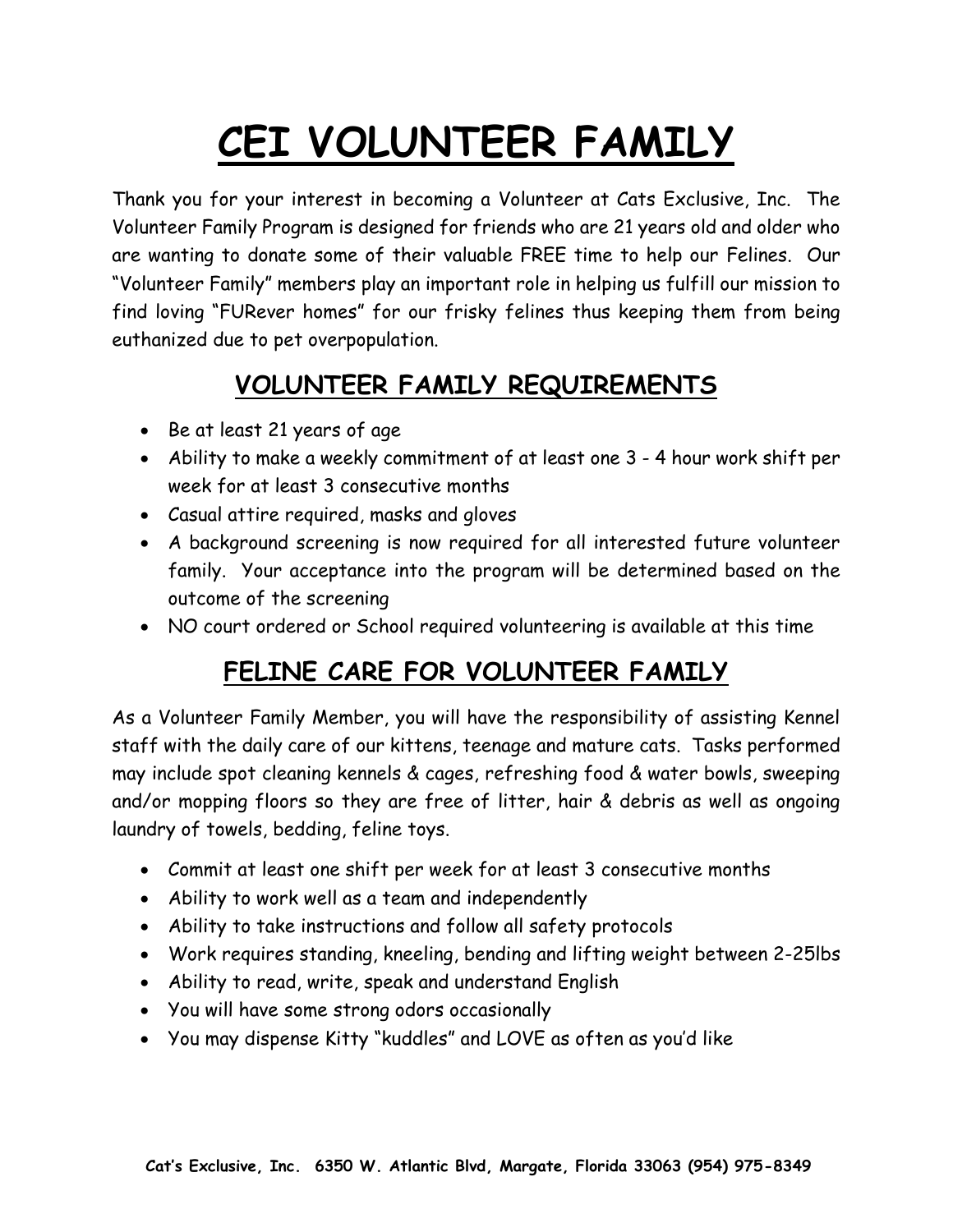## **LIABILITY RELEASE AND ASSUMPTION OF RISK**

As a volunteer for Cats Exclusive, Inc., I acknowledge, appreciate, and agree to the terms of this assumption of risk and grant this release in favor of Cats Exclusive, Inc. its officers, employees, volunteers, agents and/or legal representatives.

The risk of injury caused by an animal is significant and above volunteer knowingly and freely assumes all known and unknown risks. Volunteer hereby releases Cats Exclusive, Inc., its officers, employees, volunteers, agents and/or legal representatives ("Release") with respect to all injury, disability, death or loss or damage to person or property resulting from, by or to an animal, to the fullest extent permitted by law.

The undersigned volunteer has read this liability release and assumption of risk, fully understands its terms, understands that the above signed volunteer has given up substantial rights by signing it, and signs it freely and voluntarily without any inducement.

- ❖ I AGREE that I am at least 21 years of ago
- ❖ I AGREE to work at least (1) 3 4 hour shift per week for at least 3 consecutive months.
- ❖ As part of the application process, I UNDERSTAND that CEI will complete a background investigation through a third-party provider of such services. By submitting this application, I consent to the background investigation. No application is guaranteed to be accepted as a Volunteer Family Member.

#### **Signature and Date**